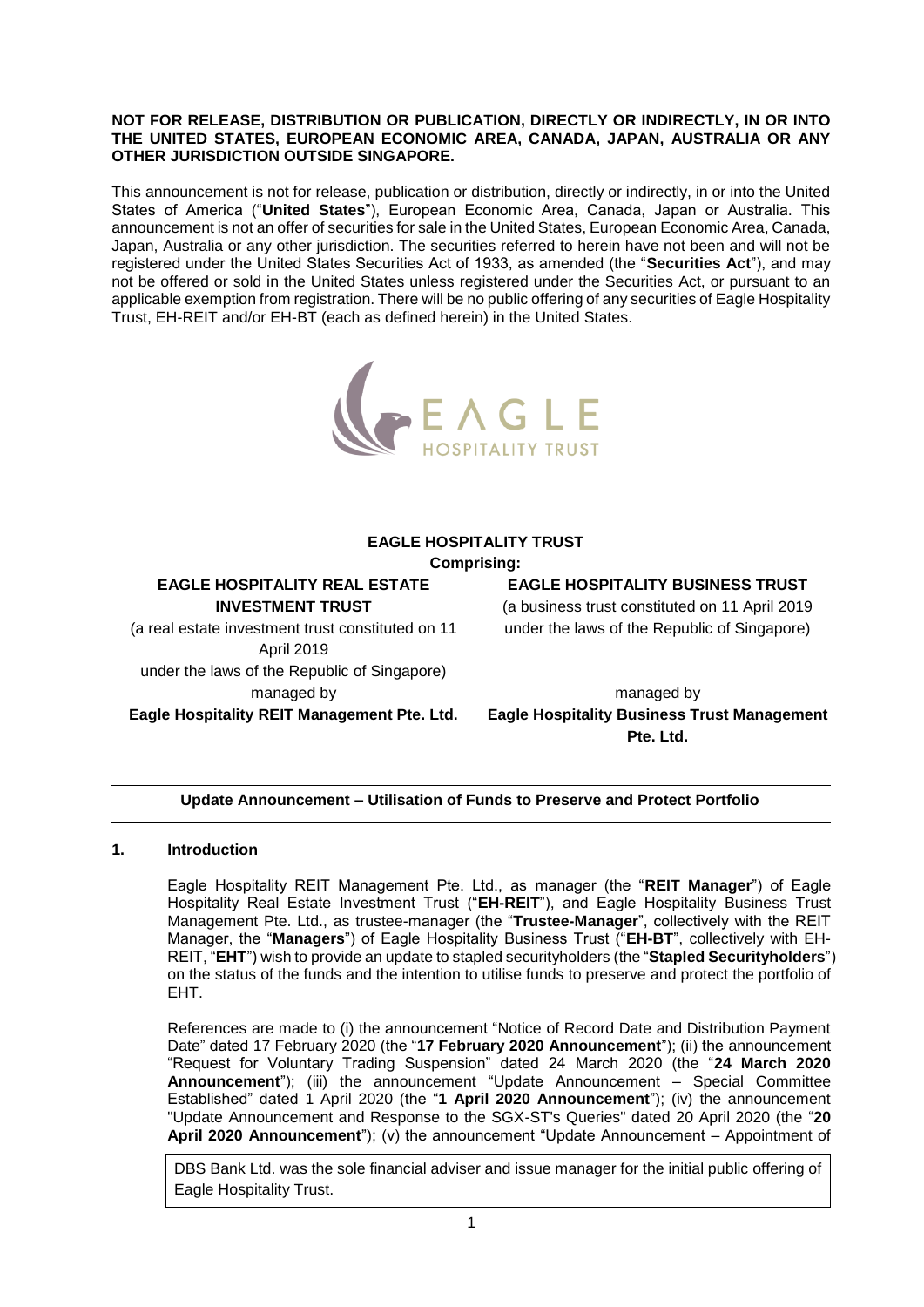Chief Restructuring Officers and other Updates" dated 24 April 2020 (the "**24 April 2020 Announcement**"); (vi) the announcement "Update Announcement – Appointment of Financial Adviser and Implementation of Temporary Caretaker Arrangements at Certain Hotels" dated 28 April 2020 (the "**28 April 2020 Announcement**"); (vii) the announcement "Update Announcement – (1) Termination of Interest Rate Swap Agreement, (2) Discovery of Interested Person Transactions, and (3) Liabilities of Master Lessees" dated 15 May 2020 (the "**15 May 2020 Announcement**"); and (viii) the announcement "Unaudited Financial Statements and Distribution Announcement for the First Quarter ended 31 March 2020" dated 15 May 2020 (the "**1Q Results Announcement**", together with the 24 March 2020 Announcement, the 1 April 2020 Announcement, the 20 April 2020 Announcement, the 24 April 2020 Announcement, the 28 April 2020 Announcement, the 15 May Announcement and the 1Q Results Announcement, the "**Earlier Announcements**").

*Unless otherwise defined, all capitalised terms used and not defined herein shall have the same meanings as given to them in the Earlier Announcements (as the context requires)***.** 

### **2. Utilisation of Funds to Preserve and Protect Portfolio**

#### **Background**

- 2.1 The Managers had previously announced the distribution of US3.478 cents per stapled security in EHT (the "**Stapled Security**") for the period from 24 May 2019 (being the listing date of EHT) to 31 December 2019 (the "**Distribution**") in the 17 February 2020 Announcement, on the basis of net income being available for this purpose.
- 2.2 As further disclosed in the Earlier Announcements, whilst as at 17 February 2020, it was considered that there were sufficient funds to pay out the Distribution in full, in light of (a) the notice of default and acceleration issued by the Administrative Agent in relation to the Facilities Agreement and the restrictions against payment of the Distribution following the receipt of such notice; and (b) the key condition to the temporary forbearance by the Administrative Agent and the Lenders being that the payment of the Distribution must be suspended whilst discussions with the Administrative Agent and the Lenders are ongoing during the temporary forbearance period, the Managers did not process the payment of the Distribution which was originally scheduled to be paid to Stapled Securityholders on 30 March 2020.
- 2.3 Importantly, as was stated in the 15 May 2020 Announcement, the Managers were informed by FTI and have since discovered that there are significant liabilities incurred by the Master Lessees under the Hotel Management Agreements in respect of EHT's properties which remain to date outstanding. The liabilities include substantial outstanding payables to third parties necessary and critical to preserve and maintain the underlying value of the properties in EHT's portfolio (the "**Portfolio**"), such as taxes, utilities, and payables to essential goods and services providers.
- 2.4 As stated in Paragraph 10 of the 1Q Results Announcement, even whilst the Managers and the REIT Trustee continue with the Strategic Review, it may be necessary and in the interest of EHT to enter into arrangements to protect the properties so as to safeguard the asset value of its Portfolio. This may result in utilising EHT's resources, such as its cash and cash equivalents (including restricted cash subject to the rights and remedies of the Administrative Agent and the Lenders under the Facilities Agreement, as well as the cash which were originally considered to have been available to fund the payment of the Distribution).

### Utilisation of Funds for property expenses to preserve and protect Portfolio

2.5 The Managers and the REIT Trustee have since been further advised that, in order to preserve and protect the underlying asset value of EHT's properties in the best interests of EHT, there is now an urgent need to fund necessary and critical expenses of EHT and its underlying Portfolio to protect and safeguard the asset value of EHT's Portfolio ("**Portfolio Value**") including from waste, damage and/or deterioration and reduce losses experienced at the property level during the COVID-19 pandemic. Such expenses, in addition to some of the outstanding payables referred to in paragraph 2.3 above, include other essential payments in relation to insurance policies, municipal fees, ground rent, maintenance and repair costs, and costs and expenses to be incurred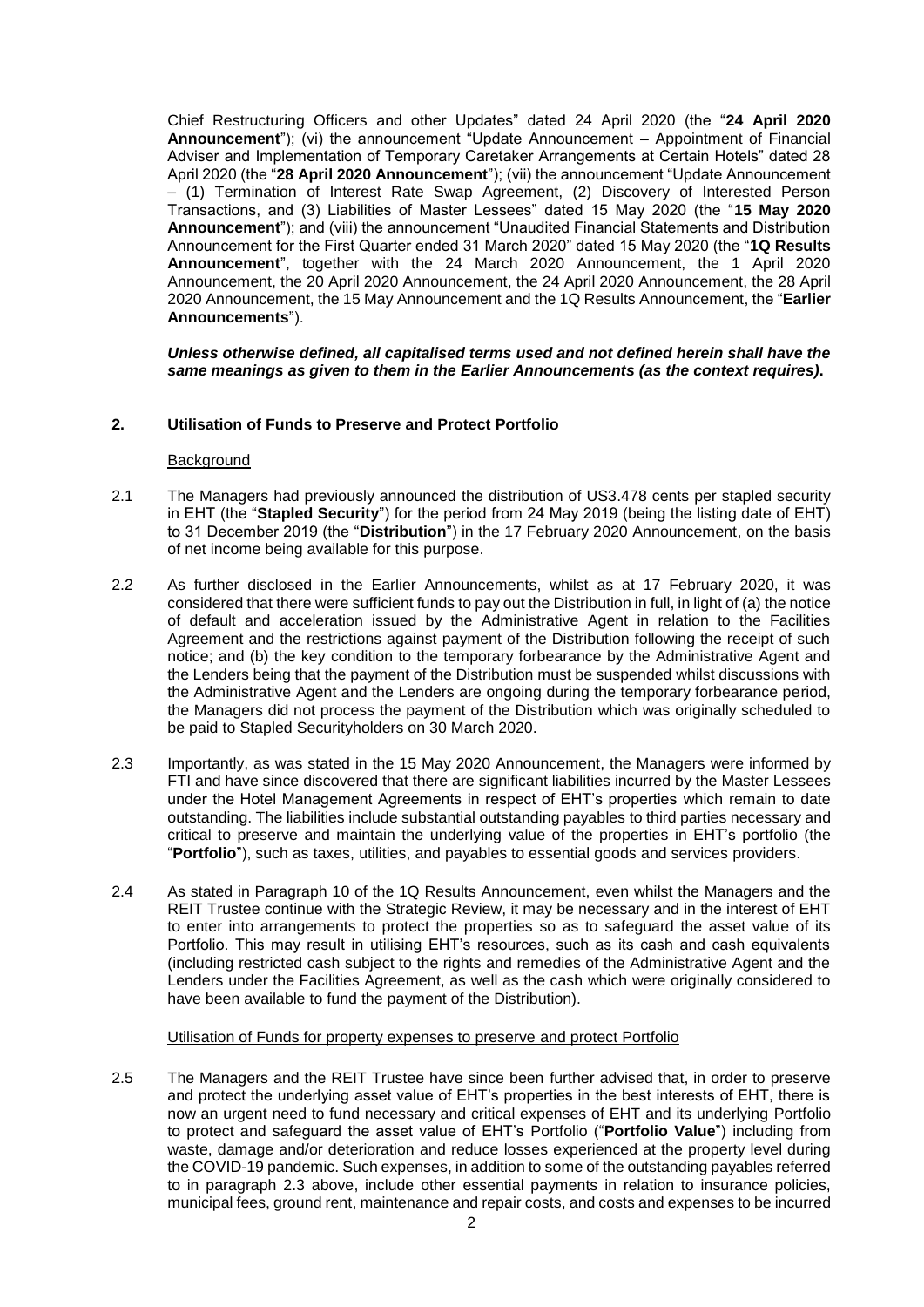in order to implement temporary caretaker arrangements at certain hotels in EHT's Portfolio, and other necessary costs and expenses incurred by EHT to safeguard the Portfolio Value (collectively, the "**Portfolio Preservation Expenses**"). It is difficult for the Managers and the REIT Trustee to meaningfully ascertain the quantum and extent to which the available funds of EH-REIT would be utilised to fund the Portfolio Preservation Expenses at this juncture, as the quantum and extent would vary depending on various factors that would impact the aggregate Portfolio Preservation Expenses.

- 2.6 After having received and reviewed the advice of their advisers including FTI, Moelis and their respective legal counsels, the Managers and the REIT Trustee have, after careful and measured consideration, balancing multiple and competing demands on EHT's resources, determined that it is in the best interests of EHT and the Stapled Securityholders to utilise the available funds of EH-REIT (including in particular the funds constituting Security Deposits, and the funds that were originally intended for the payment of the Distribution) to fund the Portfolio Preservation Expenses to the extent appropriate and necessary and in such manner and proportion as may be agreed with the Administrative Agent and the Lenders. In light of the continuing failure by the Master Lessees to discharge their obligations under the MLAs and the continuing impact of COVID-19, there is currently no alternative source of funds to fund the Portfolio Preservation Expenses and hence the Managers and the REIT Trustee consider that utilising available funds of EH-REIT to fund the Portfolio Preservation Expenses is in the best interests of the preservation and protection of the Portfolio and the Portfolio Value and accordingly in the best interests of EHT and the Stapled Securityholders.
- 2.7 **In view of this, Stapled Securityholders should note that it would no longer be feasible or practicable for the Managers and the REIT Trustee to effect the payment of the Distribution in part or at all at this juncture. The Managers and the REIT Trustee wish to reiterate that the decision to utilise the funds of EH-REIT has been made for the preservation and protection of the Portfolio, the Portfolio Value and therefore in the best interests of EHT and the Stapled Securityholders under the prevailing circumstances.**
- 2.8 The Managers will provide further updates if there are material developments including as to the utilisation of EH-REIT's available funds. In the meantime, all rights of the Master Lessors against the Master Lessees under the MLAs have been expressly reserved, including the right to terminate the MLAs, which is under consideration.

**Stapled Securityholders are advised to read this Announcement and any further announcements by the Managers carefully. There is no certainty or assurance as at the date of this Announcement that any measures to preserve and protect the Portfolio and the Portfolio Value or any discussions will be successfully concluded or any definitive agreements in relation to any transactions will be entered into (including whether there will be any satisfactory resolution with EHT's lenders, Master Lessees and/or hotel operators). Stapled Securityholders should consult their stockbrokers, bank managers, solicitors or other professional advisors if they have any doubt about the actions they should take.**

*For Strategic Review and related matters, please contact:*

Email: [boardsc@eagleht.com](mailto:boardsc@eagleht.com)

*Any queries relating to this Announcement should be directed to the following:*

Contact Investor Relations Telephone: +65 6653 4434 Email: [enquiry@eagleht.com](mailto:enquiry@eagleht.com)